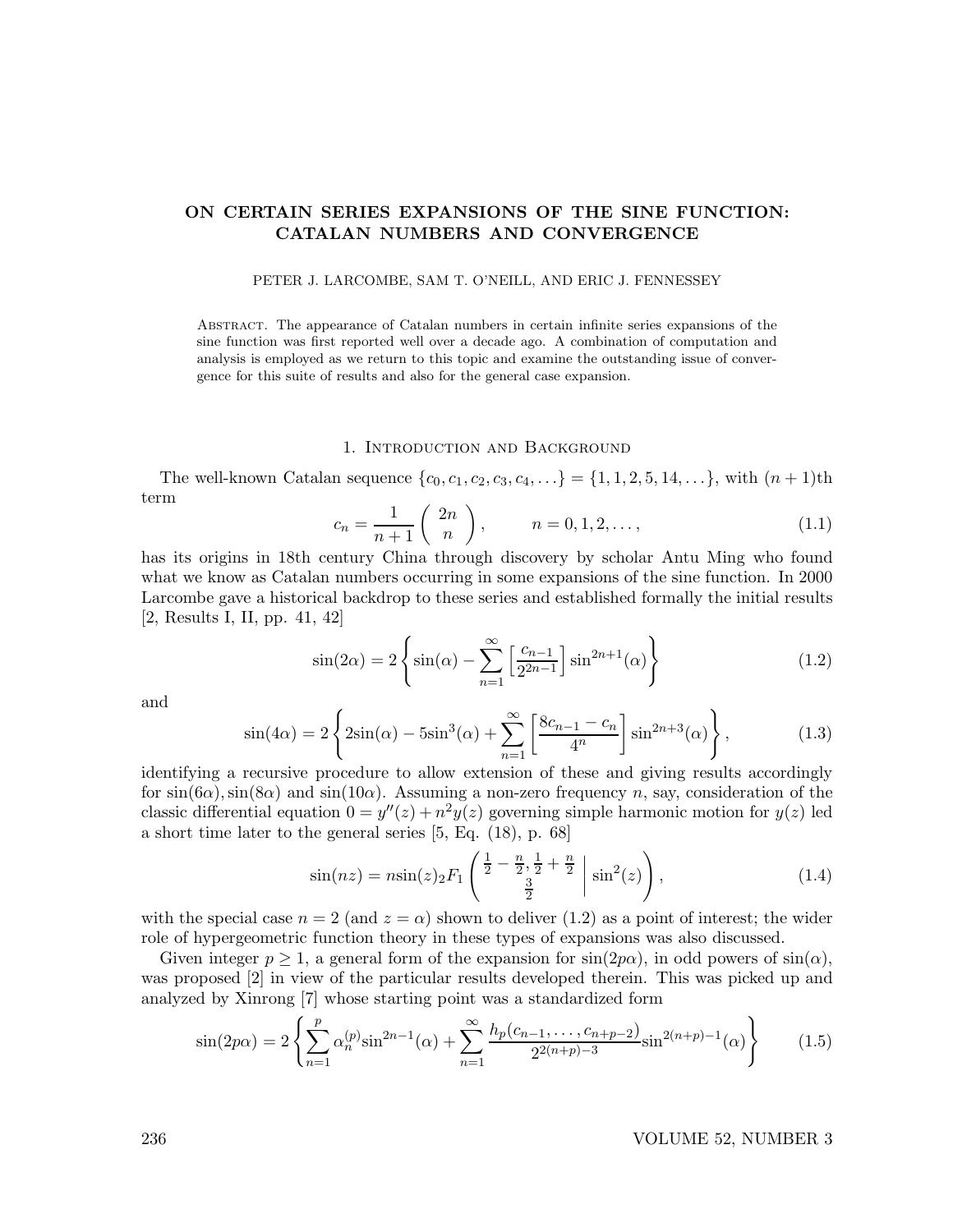# ON CERTAIN SERIES EXPANSIONS OF THE SINE FUNCTION: CATALAN NUMBERS

(of which (1.2) and (1.3) are special cases with  $\alpha_1^{(1)} = 1$ ,  $h_1(c_{n-1}) = -c_{n-1}$  and  $\alpha_1^{(2)} = 2$ ,  $\alpha_2^{(2)} = -5$ ,  $h_2(c_{n-1}, c_n) = 2(8c_{n-1} - c_n)$ . He confirmed that—beyond an initial p stand-alone terms with individual numerical coefficients—the functional coefficient  $h_p(c_{n-1}, \ldots, c_{n+p-2})$  of each remaining term in the expansion indeed had the key interesting feature that it comprised a linear combination of the p Catalan elements  $c_{n-1}, \ldots, c_{n+p-2}$  (Larcombe [3, Eq. (13), p. 212] lists  $h_3(c_{n-1}, c_n, c_{n+1}) = -(256c_{n-1} - 64c_n + 3c_{n+1}), h_4(c_{n-1}, c_n, c_{n+1}, c_{n+2}) = 4(1024c_{n-1} 384c_n+40c_{n+1}-c_{n+2}$ ) and  $h_5(c_{n-1}, c_n, c_{n+1}, c_{n+2}, c_{n+3}) = -(65536c_{n-1}-32768c_n+5376c_{n+1} 320c_{n+2} + 5c_{n+3}$ ). Writing

$$
h_p(c_{n-1},\ldots,c_{n+p-2}) = \beta_0^{(p)}c_{n-1} + \beta_1^{(p)}c_n + \cdots + \beta_{p-1}^{(p)}c_{n+p-2},\tag{1.6}
$$

he applied umbral calculus to yield its general coefficient as

$$
\beta_n^{(p)} = [x^n] \{ H_p(x) \}, \qquad n = 0, \dots, p - 1,\tag{1.7}
$$

where (note the sign factor omitted in [7, Theorem 1.2, p. 158])

$$
H_p(x) = (-1)^p \frac{(2 + \sqrt{4 - x})^{2p} - (2 - \sqrt{4 - x})^{2p}}{8\sqrt{4 - x}}
$$
(1.8)

is, for  $p \geq 1$ , a degree  $p-1$  polynomial in x which acts as an (ordinary) generating function for the finite *p*-sequence  $\{\beta_0^{(p)}\}$  $\mathcal{O}_0^{(p)}, \ldots, \mathcal{O}_{p-1}^{(p)}\}$  of coefficients. A preprint of [7], sent to the author P. J. L. in early 2001 as a private communication from Xinrong, allowed this observation to be carried forward with an intermediate and final closed form for  $\beta_n^{(p)}$  formulated thus [3, Lemmas 1, 2, pp. 213, 216]:

$$
\beta_n^{(p)} = (-1)^{n+p} 2^{2(p-n)-3} \sum_{i=n}^{p-1} {i \choose n} \left( 2p \choose 2i+1 \right) = (-1)^{n+p} 16^{p-(n+1)} \left( 2p - (n+1) \choose n \right). \tag{1.9}
$$

With  $\beta_n^{(p)}$  determined, the function (linear sum)  $h_p(c_{n-1}, \ldots, c_{n+p-2}) = \sum_{i=0}^{p-1} \beta_i^{(p)}$  $e_i^{(p)}c_{n+i-1}$  of (1.6) can be converted to hypergeometric form and duly evaluated [3, Theorem, p. 218] as

$$
h_p(c_{n-1}) = (-1)^p p(n+p) \frac{[2(n+2p-1)]!n!}{(n+2p-1)![2(n+p)]!} c_{n-1}.
$$
\n(1.10)

The structure of (1.10) reflects the potential repeated use (in a 'cascading' manner) of the simple recurrence  $(n+2)c_{n+1} = 2(2n+1)c_n$ , relating neighboring Catalan numbers, to reduce the dependency of  $h_p$  on p Catalan numbers to just one, namely,  $c_{n-1}$ . While it is impossible to execute this procedure and arrive at  $(1.10)$  other than for a few low values of p, hypergeometric conversion and evaluation of  $h_p(1.6)$  yields it entirely naturally.

The appearance of the Catalan numbers in the general expansion (1.5) is, to say the least, somewhat surprising, and is but one more instance of the ubiquity of the Catalan sequence. Remarking for completeness that Chinese historian J. Luo was the first to announce Ming's awareness of Catalan numbers in 1988 [6] (see also [1]), and that Remark 6 of [4] offers some little-known biographical information on Ming himself, this concludes the historical and technical background to our presentation.

## 2. RESULTS

The convergence interval  $|z| < \pi/2$  for all even n instances of (1.4) emerges naturally from the methodology adopted in [5], and this interval was shown to apply  $(w.r.t. \alpha)$  in (1.2), (1.3) and those other expansions given originally in [2]. Numeric confirmation, and a more detailed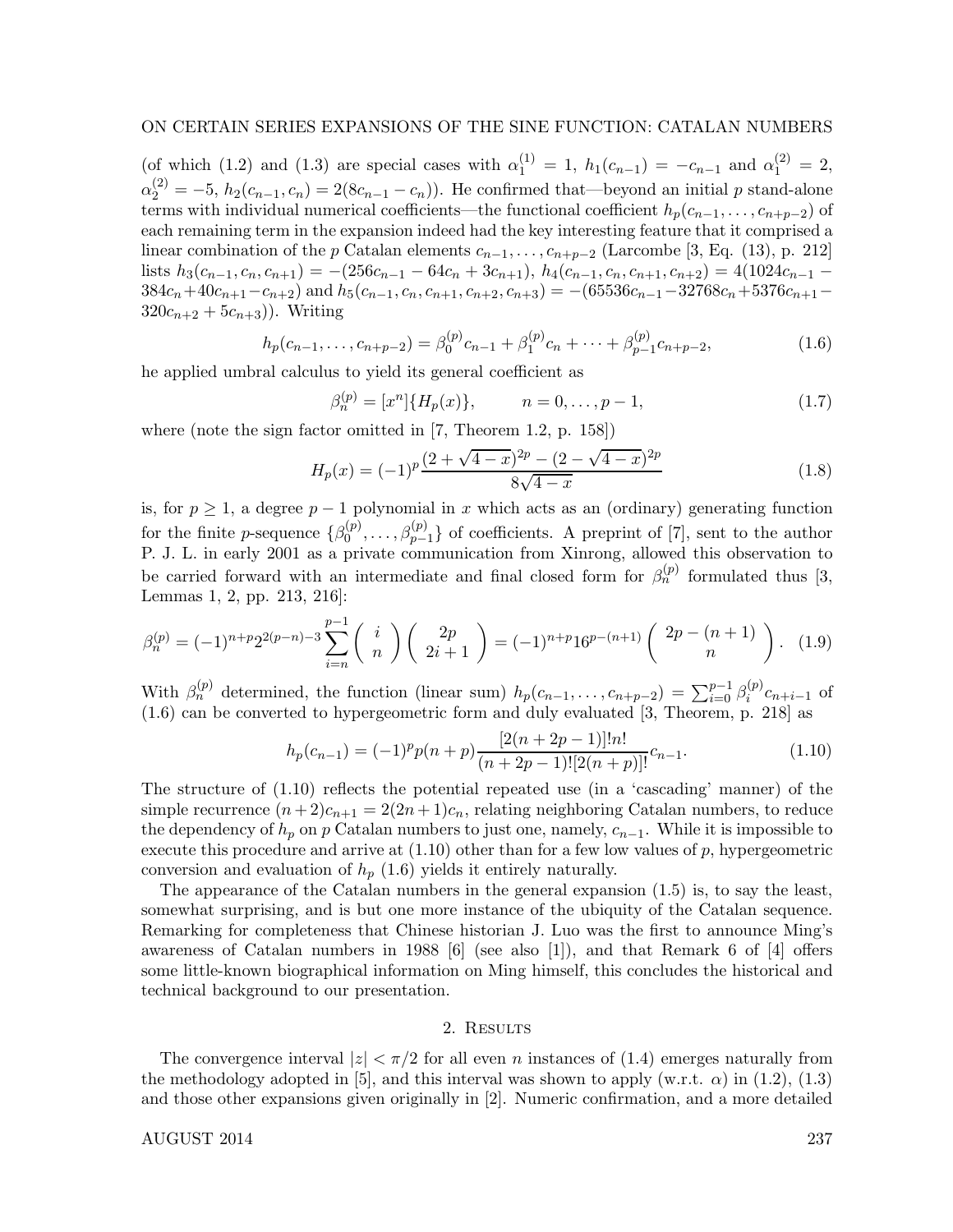### THE FIBONACCI QUARTERLY

treatment of the issue of convergence within this class of series, together form the remit of the paper.

2.1. Convergence over  $\left(-\frac{\pi}{2},\frac{\pi}{2}\right)$  $\frac{\pi}{2}$ . Write the r.h.s. series of (1.5) as  $R_p(\alpha)$ . Noting that (1.5) holds trivially at  $\alpha = \overline{0}$  ( $R_p(0) = 0$ ), the parity of the sine function (being an odd one) guarantees that convergence of  $R_p(\alpha)$  over the  $\alpha$  interval  $(0, \frac{\pi}{2})$  $(\frac{\pi}{2})$  is matched exactly over  $\left(-\frac{\pi}{2}\right)$  $\frac{\pi}{2}$ , 0), and so convergence occurs over the full open interval  $\left(-\frac{\pi}{2}\right)$  $\frac{\pi}{2}, \frac{\pi}{2}$  $\frac{\pi}{2}$ ).

2.2. **Endpoints Convergence.** Here we examine convergence at the interval endpoints  $\alpha =$  $\pm \frac{\pi}{2}$  $\frac{\pi}{2}$ , where  $(1.5)$  reads

$$
0 = \sum_{n=1}^{p} \alpha_n^{(p)} + \sum_{n=1}^{\infty} \frac{h_p(c_{n-1}, \dots, c_{n+p-2})}{2^{2(n+p)-3}} = E(p),
$$
\n(2.1)

say, in both sign cases. It is this equation we now wish to show holds in order to establish convergence, which of course requires the correct convergence of the infinite sum within  $E(p)$ ; we write  $a_p(n) = h_p(c_{n-1}, \ldots, c_{n+p-2})/2^{2(n+p)-3}$   $(n \ge 1)$ , and thus consider  $\sum_{n=1}^{\infty} a_p(n)$ .

We adopt the form (1.10) of  $h_p$  for convenience, denoting  $h_p(c_{n-1})$  by  $h_p(n)$ . With  $a_p(n)$  $h_p(n)/2^{2(n+p)-3}$ , this gives

$$
\frac{a_p(n+1)}{a_p(n)} = \frac{1}{4} \frac{h_p(n+1)}{h_p(n)} = \frac{1}{2} \frac{(2n-1)(2n+4p-1)}{(n+p)(2n+2p+1)}
$$
(2.2)

after some algebra, hence  $\lim_{n\to\infty} \{|a_p(n+1)/a_p(n)|\} = \lim_{n\to\infty} \{a_p(n+1)/a_p(n)\} = 1$  and the Ratio Test is inconclusive in terms of convergence.<sup>1</sup> Similarly, the Limit (or nth term) Test renders convergence unresolved since it is known [3, Eq. (37), p. 219] that

$$
h_p(n) \sim \frac{(-1)^p 4^{n+p-2} p}{\sqrt{\pi}} \frac{1}{n\sqrt{n}}
$$
\n(2.3)

for large  $n \gg p \ge 1$ , so that  $a_p(n) \sim (-1)^p p/2n\sqrt{\pi n} = O(1/n\sqrt{n})$  and  $\lim_{n\to\infty} \{a_p(n)\} = 0$ .

A different approach, however, proves more successful. Define an infinite sequence of terms  ${b_1(n), b_2(n), b_3(n), \ldots}$ , where, for  $p \ge 1$ ,  $b_p(n) = (-1)^p p/2n\sqrt{\pi n}$  (that is, the large *n* form  $\sum_{n=1}^{\infty} a_p(n)$  and  $\sum_{n=1}^{\infty} b_p(n)$  either both converge or diverge (Limit Comparison Test); in other of  $a_p(n)$ . Clearly,  $\lim_{n\to\infty} \{|a_p(n)/b_p(n)|\} = \lim_{n\to\infty} \{a_p(n)/b_p(n)\} = 1$  so that the series words,  $\sum_{n=1}^{\infty} a_p(n)$  converges if and only if  $\sum_{n=1}^{\infty} 1/n\sqrt{n}$  converges. Noting that  $n^{-3/2} > 0$ for  $n \ge 1$ , put  $g(x) = x^{-3/2}$ . Evidently,  $g(x)$  is a decreasing and continuous function on the interval  $[1, \infty)$ , and since  $\int_1^{\infty} g(x) dx$  has a finite value of 2 then  $\sum_{n=1}^{\infty} 1/n\sqrt{n}$  converges by virtue of the Integral Test; hence, our sum  $\sum_{n=1}^{\infty} a_p(n)$  also converges, and we conclude as follows. We rewrite  $E(p)$  (2.1) in the form

$$
E(p) = \sum_{n=1}^{p} \alpha_n^{(p)} + \sum_{n=1}^{\infty} a_p(n) = \sum_{n=1}^{p} e_n^{(p)} + \sum_{n=p+1}^{\infty} e_n^{(p)} = \sum_{n=1}^{\infty} e_n^{(p)},
$$
\n(2.4)

as a single sum series (where  $e_n^{(p)} = \alpha_n^{(p)}$ ,  $n = 1, ..., p$ ). Now, since  $\sum_{n=1}^{\infty} a_p(n)$  converges so does  $E(p)$ , and it remains to show that  $E(p)$  converges to zero which we are able to do without difficulty by appealing to Abel's Theorem (stated for completeness).

<sup>&</sup>lt;sup>1</sup>The finite sum  $h_p(c_{n-1}, \ldots, c_{n+p-2})$ , as seen empirically from the explicit known cases for  $p = 1, \ldots, 5$ , delivers terms that are all positive or all negative depending on the parity of  $p$ ; the appropriate sign is evident from the contracted univariate form  $h_p(c_{n-1}) = h_p(n)$  (1.10). Thus, for fixed  $p \ge 1$  then  $\sum_{n=1}^{\infty} a_p(n)$  is a single sign series with term ratio  $|a_p(n+1)/a_p(n)| = a_p(n+1)/a_p(n) > 0$  (positivity is also confirmed by (2.2)).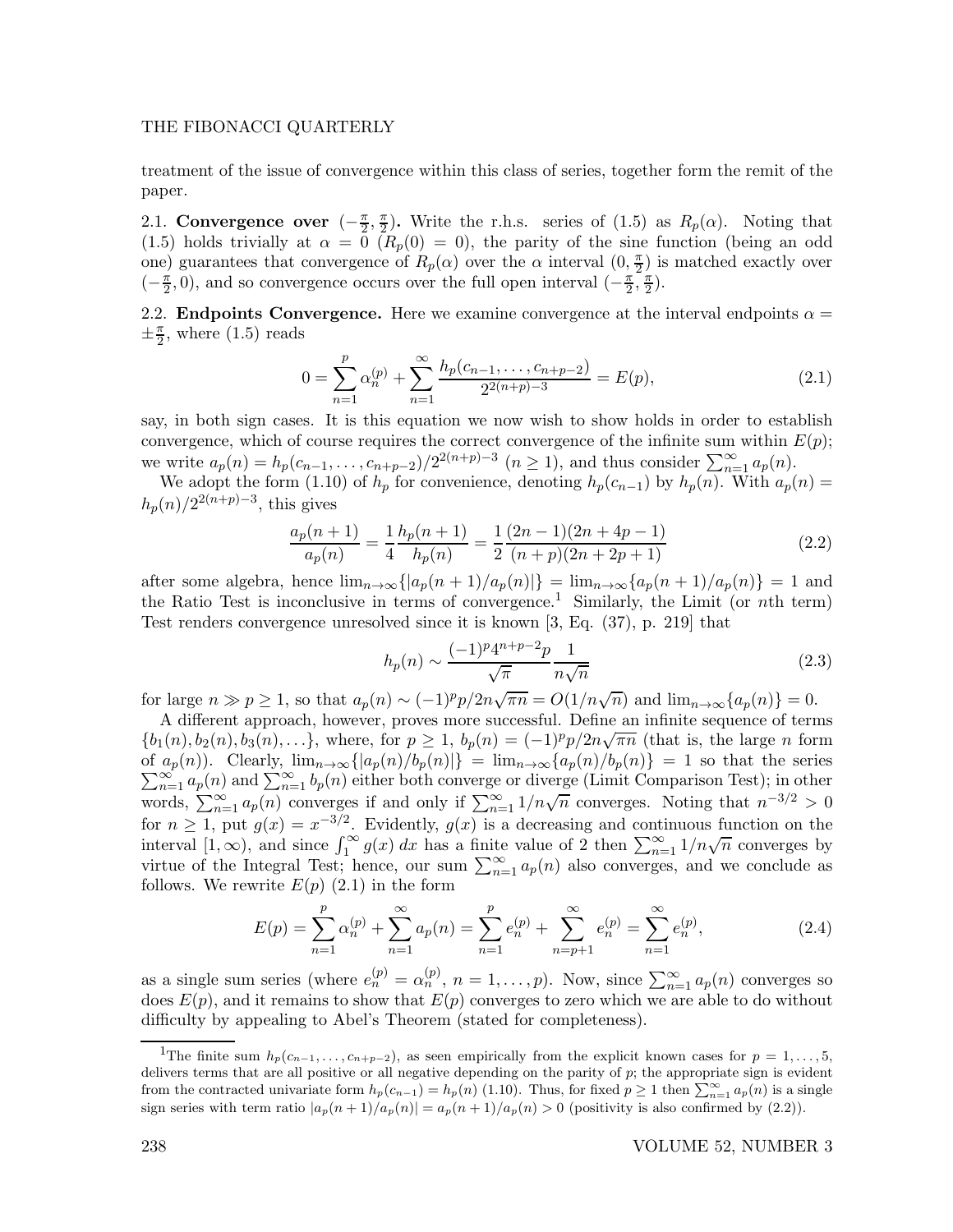**Theorem 2.1.** (Abel's Theorem) Let real  $r > 0$  and suppose  $\sum_{n=0}^{\infty} d_n r^n$  converges. Define, on the open interval  $(-r, r)$  for x, a function  $f(x) = \sum_{n=0}^{\infty} d_n x^n$ . Then

$$
\lim_{x \to r} \{f(x)\} = \sum_{n=0}^{\infty} d_n r^n.
$$

If we define a function  $f(x) = \sum_{n=1}^{\infty} e_n^{(p)} x^{2n-1}$  (where  $x = \sin(\alpha)$ ) on the open interval  $(-1, 1)$ for x, then on this interval we must have  $f(x) = \sin(2p\sin^{-1}(x))$  by construction. Applying Abel's Theorem duly gives  $E(p) = \lim_{x \to 1} \{f(x)\} = \lim_{x \to 1} \{\sin(2p\sin^{-1}(x))\} = 0$ , as required.

2.3. Convergence over a Cycle. The series expansion  $R_p(\alpha)$  of (1.5) has been shown to hold at  $\alpha = \pm \frac{\pi}{2}$ , and the convergence interval for it can now be stated as  $[-\frac{\pi}{2}, \frac{\pi}{2}]$  $\frac{\pi}{2}$ . Based on this, we are able to make observations about convergence over a complete cycles interval  $[0, 2\pi]$ during which, having period  $\pi/p$ , the function  $\sin(2p\alpha)$  completes 2p cycles with  $p/2$  cycles over each of the four sub-intervals  $[0, \frac{\pi}{2}]$  $\frac{\pi}{2}$ ,  $\left[\frac{\pi}{2}\right]$  $(\frac{\pi}{2}, \pi], [\pi, \frac{3\pi}{2}]$  and  $[\frac{3\pi}{2}, 2\pi]$ . Computations indicate that  $R_p(\alpha)$  converges correctly to  $\sin(2p\alpha)$  over  $(0, \frac{\pi}{2})$  $(\frac{\pi}{2})$  and  $(\frac{3\pi}{2}, 2\pi)$ , while over  $(\frac{\pi}{2}, \pi)$  and  $(\pi, \frac{3\pi}{2})$ convergence is to  $-\sin(2p\alpha)$  which is, perhaps, counter-intuitive; Figure 1 illustrates this for values of  $p = 1, 3$ .



FIGURE 1. Plots of  $R_1(\alpha)$  and  $R_3(\alpha)$  versus  $\alpha$  over  $(0, 2\pi)$ .

The observations are readily explained, however, as an immediate consequence of the parity of the sine function, for defining a function  $f_p(\alpha) = \sum_{i=0}^{\infty} \gamma_i^{(p)}$  $i^{(p)}\sin^{2i+1}(\alpha)$  it is elementary to show that

$$
f_p(\alpha + k\pi) = \begin{cases} f_p(\alpha) & k \text{ (even)} = 0, \pm 2, \pm 4, \dots \\ -f_p(\alpha) & k \text{ (odd)} = \pm 1, \pm 3, \pm 5, \dots \end{cases}
$$
 (2.5)

Since it is known that there exists constants  $\gamma_0^{(p)}$  $\overset{(p)}{0},\overset{(p)}{\gamma_1^{(p)}}$  $\overset{(p)}{1},\overset{(p)}{\gamma_2^{(p)}}$  $S_2^{(p)}, \ldots$ , such that  $f_p(\alpha) = R_p(\alpha)$ , we see precisely why  $R_p(\alpha)$  converges correctly over  $(0, \frac{\pi}{2})$  $(\frac{\pi}{2})$  and  $(\frac{3\pi}{2}, 2\pi)$  and, excepting  $\alpha = \pi$  and other zeros of sin(2p $\alpha$ ) (all occurring at the 2p−1 multiples p+1, p+2, ..., 2p, ..., 3p−2, 3p−1 of  $\pi/2p$ , incorrectly over  $(\frac{\pi}{2}, \frac{3\pi}{2})$  $\frac{2\pi}{2}$ .

AUGUST 2014 239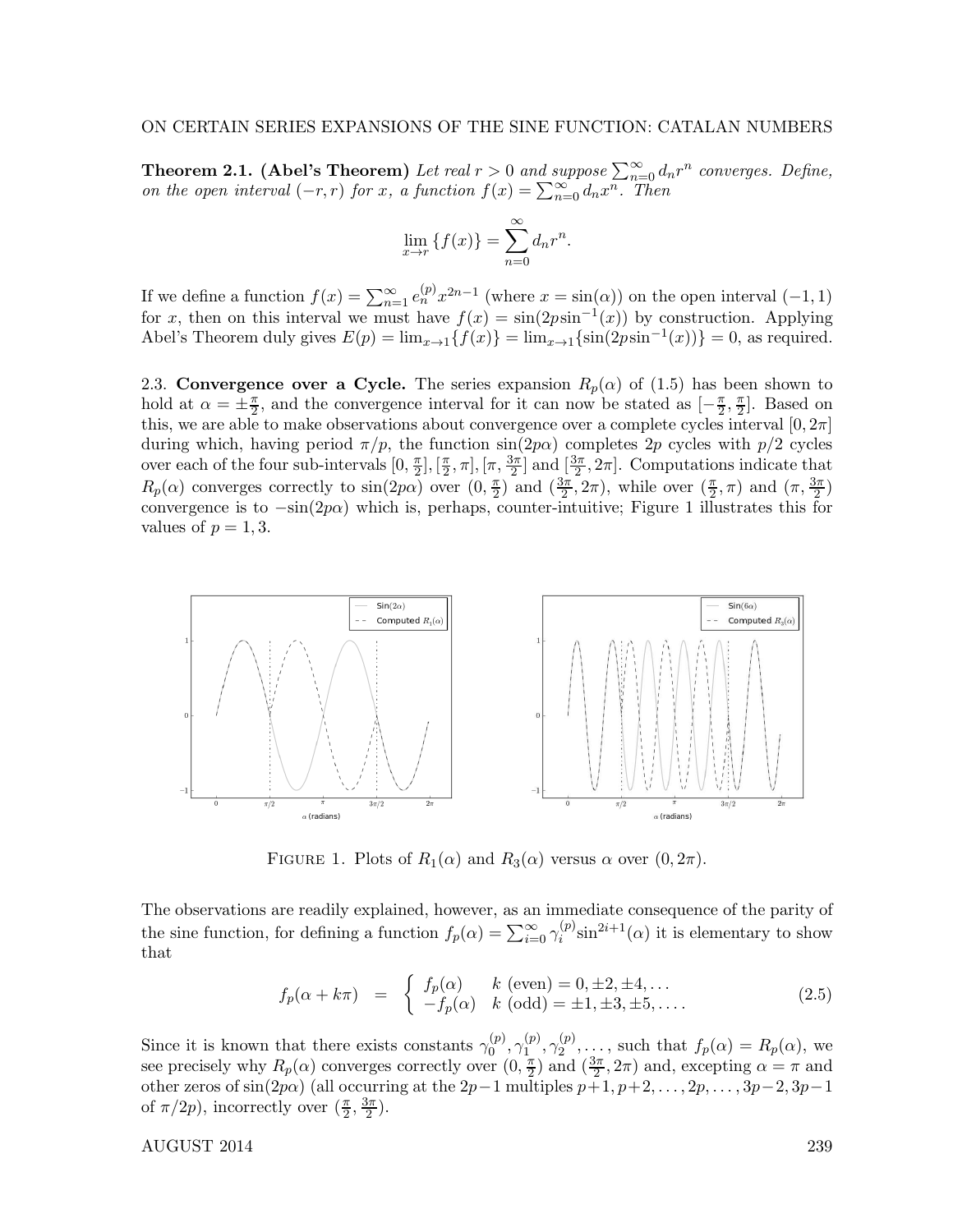## THE FIBONACCI QUARTERLY

2.4. **Convergence Rate.** Note that, in view of  $(2.5)$ , the original left-hand interval endpoint of consideration  $\alpha = -\frac{\pi}{2}$  $\frac{\pi}{2}$  of Section 2.1 now translates to  $\alpha = -\frac{\pi}{2} + 2\pi = \frac{3\pi}{2}$  which, along with  $\alpha = \frac{\pi}{2}$  $\frac{\pi}{2}$ , are those particular points where convergence of  $R_p(\alpha)$  is more difficult to achieve computationally; Figure 2 shows an iteration count for the cases  $p = 1, 2$  where this phenomenon is visibly evident. Away from the points  $\alpha = \frac{\pi}{2}$  $\frac{\pi}{2}, \frac{3\pi}{2}$  $\frac{3\pi}{2}$  a high level of accuracy can be reached, 'convergence' of a series  $R_p(\alpha)$  declared when successive values arising from the addition of a series term differ in magnitude by less than a tolerance of 10−<sup>10</sup> (see also Section 4).



FIGURE 2. Plots of Computational Convergence Effort for  $R_1(\alpha)$  and  $R_2(\alpha)$ versus  $\alpha$  over  $[0, 2\pi]$ .

## 3. An Expansion by Euler

In [4] a global expansion (said to be due to Euler)

$$
\sin(m\alpha) = m\sin(\alpha) - \left[\frac{m(m^2 - 1^2)}{3!}\right] \sin^3(\alpha) \n+ \left[\frac{m(m^2 - 1^2)(m^2 - 3^2)}{5!}\right] \sin^5(\alpha) \n- \left[\frac{m(m^2 - 1^2)(m^2 - 3^2)(m^2 - 5^2)}{7!}\right] \sin^7(\alpha) + \cdots \n= \sum_{n=0}^{\infty} S_n^{(m)} \sin^{2n+1}(\alpha),
$$
\n(3.1)

was put forward (avoiding the split sum format of  $(1.5)$ ), based on which the general (functional) coefficient is, for  $m$  (even)  $\geq 2$ ,  $n \geq 0$ , expressible in terms of Gamma functions [4, Lemma 2, p. 9] and in a form analogous to  $h_p(c_{n-1})$  (1.10) [4, Theorem 2, p. 11]; the Section 2.2 convergence of  $\sin(m\alpha)$  at  $\alpha = \pm \pi/2$  could, of course, equally have been established using properties of  $S_n^{(m)}$ .

It is not known to the authors how Euler formulated his expansion (his methods of the day were sometimes mathematically extemporaneous), and the striking feature of (3.1)—which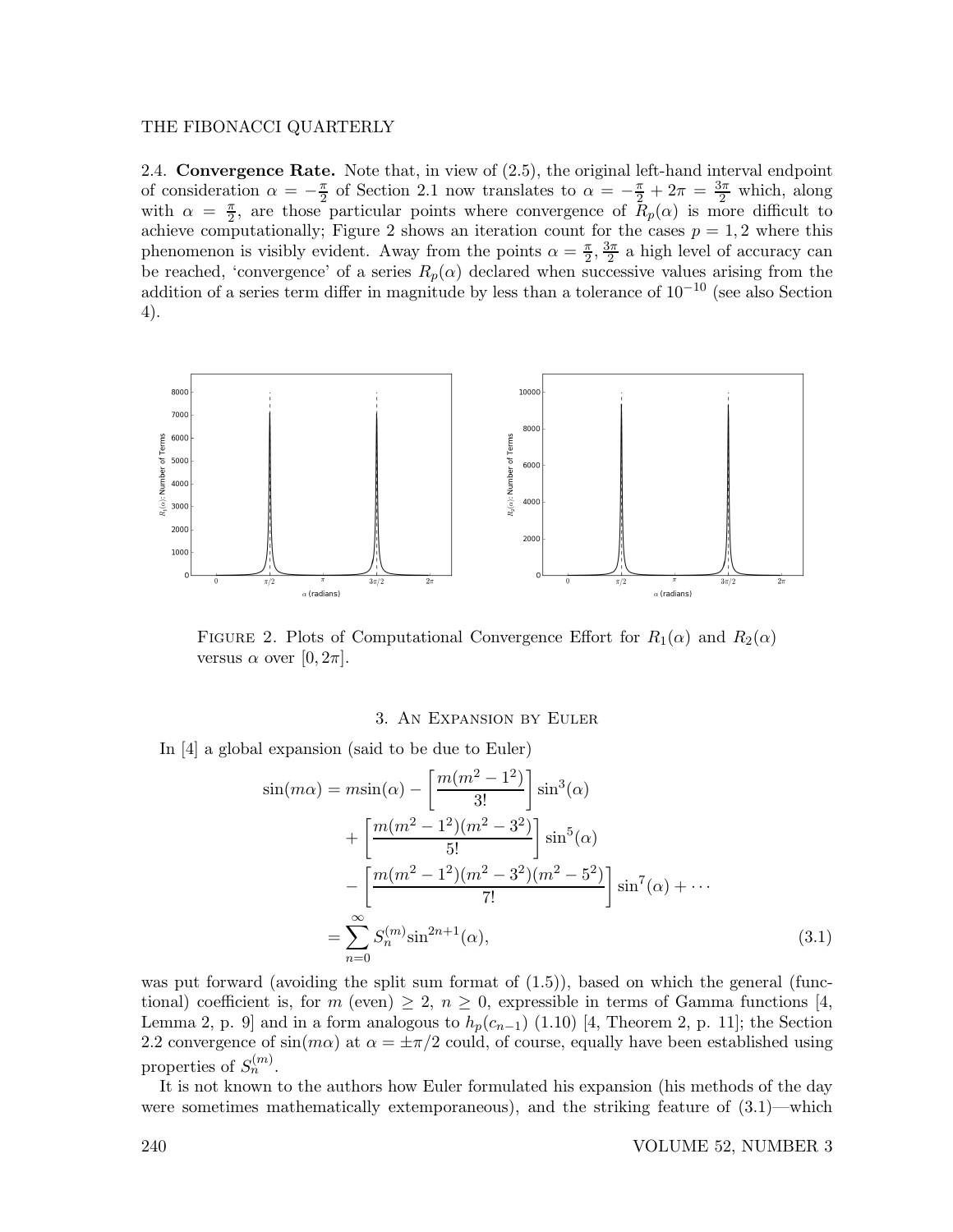shows immediately why, for  $m \text{ (odd)} \geq 1$ , expansions are finite—is that it gives no hint of the potential role of Catalan numbers in r.h.s. coefficients for m even. For completeness, and as a point of interest to the general readership, we provide a pleasing derivation outline of Euler's expansion in an Appendix.

We finish with some remarks on computational aspects of the work presented, the large scale calculations incurred having at times caused convergence issues which we feel are worth a mention.

#### 4. COMPUTATIONS

The graphs above were produced using the (interpreted) language Python (v. 2.7) in conjunction with the graphing library Matplotlib (v. 1.2.1) using a 64-bit (8 GB) operating system driven by an Intel Core i7 CPU; convergence was set as described above. While this set up was sufficient for the most part, it proved inadequate for those calculations performed very close to the points  $\alpha = \frac{\pi}{2}$  $\frac{\pi}{2}, \frac{3\pi}{2}$  $\frac{2\pi}{2}$ , since without relaxing the tolerance upwards an unrealistic amount of series terms are required in order to obtain results as these threshold points are approached. Under such circumstances individual terms also become almost impossible to evaluate due to the magnitude of the Catalan numbers, causing numeric intractability and unacceptable convergence rates (as an example, in the  $sin(2\alpha)$  expansion with a value of  $\alpha = 1.57$  rads  $(\pi/2 = 1.5708)$  then using, for instance,  $s = O(10^5)$  terms Catalan numbers  $c_s$  appear in calculations and series values of  $sin(2\alpha)$  differ from the true value by as much as  $10^{-4}$  still).

Near to these points of interest it is clear that a so-called unbounded data type is needed to correctly hold the approximation in memory and achieve convergence to a high degree of accuracy. Python—being an interpreted language—struggles to provide the computational speed/memory required around these points. An alternative approach would be to use a compiled language, such as C++ or Java, which would certainly be much faster and allow for better approximations to be made here.

## 5. Summary

This paper completes an investigation into series expansions first motivated by the appearance of Catalan numbers in a historical context. Drawing on previous work, convergence of the expansion for  $\sin(2p\alpha)$  has been examined analytically in the general case and computationally for low values of  $p$ . A corresponding expansion associated with Euler has also been discussed and formulated.

### **APPENDIX**

Here we give a first principles method to obtain the expansion of Euler (3.1). Write  $f(\alpha)$  =  $\sin(m\alpha)$  as  $f(\alpha) = \sin(m\sin^{-1}[\sin(\alpha)])$ . Setting  $x = x(\alpha) = \sin(\alpha)$  then  $f(\alpha) = f(x(\alpha)) =$  $\sin(m\sin^{-1}[x(\alpha)])$ . We seek a series form of  $f(x) = \sin(m\sin^{-1}(x))$  in odd powers of x. Differentiating w.r.t. x we find that  $f'(x) = m(1 - x^2)^{-1/2} \cos(m \sin^{-1}(x))$ , and in turn

$$
f''(x) = mx(1 - x^2)^{-3/2} \cos(m\sin^{-1}(x)) - m^2(1 - x^2)^{-1} \sin(m\sin^{-1}(x))
$$
  
=  $x(1 - x^2)^{-1} f'(x) - m^2(1 - x^2)^{-1} f(x).$  (A.1)

In other words,

$$
f''(x) - P(x)f'(x) + Q(x)f(x) = 0,
$$
\n(A.2)

AUGUST 2014 241